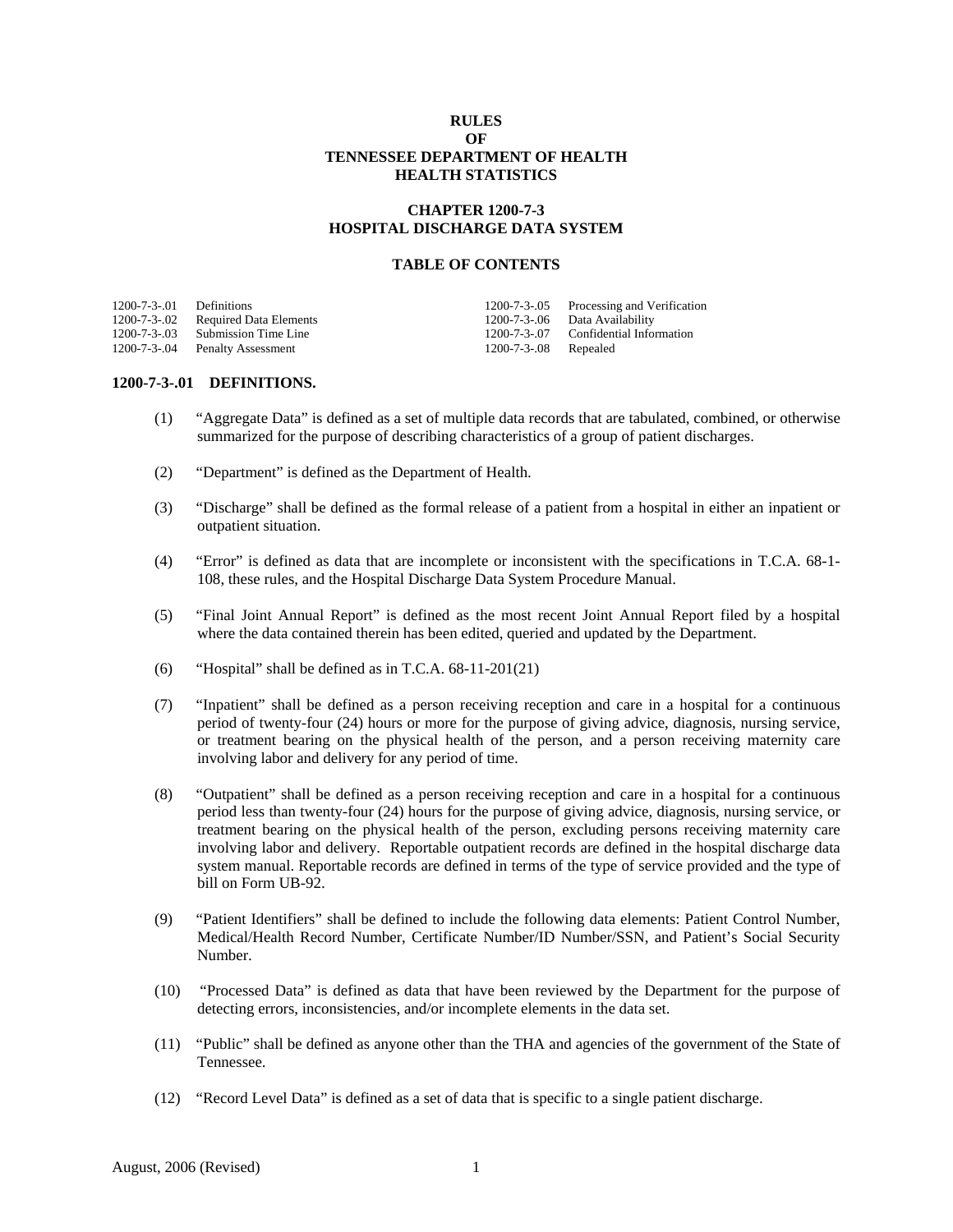(Rule 1200-7-3-.01, continued)

- (13) "THA" shall be defined as the administrative offices and staff of the Tennessee Hospital Association.
- (14) "UB-92" is defined to be CMS Form 1450, the Uniform Hospital Billing Form, or a successor form as established by the National Committee and the State Uniform Billing Implementation Committee.
- (15) "Verified Data" is defined as data that have been processed by the Department; the health facilities have had the opportunity to suggest corrections, additions, and/or deletions; and all appropriate revisions have been made to the data by the Department.

*Authority: T.C.A. §§4-5-202, 4-5-204, 68-1-108 and 68-11-201. Administrative History: Original rule filed July 30, 1987; effective September 13, 1987. Amendment filed May 7, 1997; effective July 21, 1997. Repeal and new rule filed May 7, 1997; effective July 21, 1997. Repeal and new rule filed June 14, 2006; effective August 28, 2006.* 

### **1200-7-3-.02 REQUIRED DATA ELEMENTS.**

- (1) The Department will prepare the Hospital Discharge Data System (HDDS) Procedure Manual that will list the variables to be reported, their descriptions and reporting format, and other information associated with data submission. The Department shall make future changes in the Procedure Manual when the Commissioner deems changes to be necessary. Reporting entities will be notified by the Department of all revisions. These revisions become effective one hundred and eighty (180) days following the date of notification. At that time, failure to meet the amended requirements are subject to the penalties as prescribed by T.C.A. §68-l-108.
- (2) The minimum data set for each reported discharge will include the following data elements:
	- (a) Patient Control Number
	- (b) Type of Bill
	- (c) Federal Tax Number
	- (d) Statement Covers Period
	- (e) Patient's Address: City, State and Zip Code
	- (f) Patient's Date of Birth
	- (g) Patient's Sex
	- (h) Admission Date
	- (i) Admission Type
	- (j) Source of Admission
	- (k) Patient's Status
	- (l) Medical/Health Record Number
	- (m) Revenue Codes
	- (n) Date(s) of Service
	- (o) Unit(s) of Service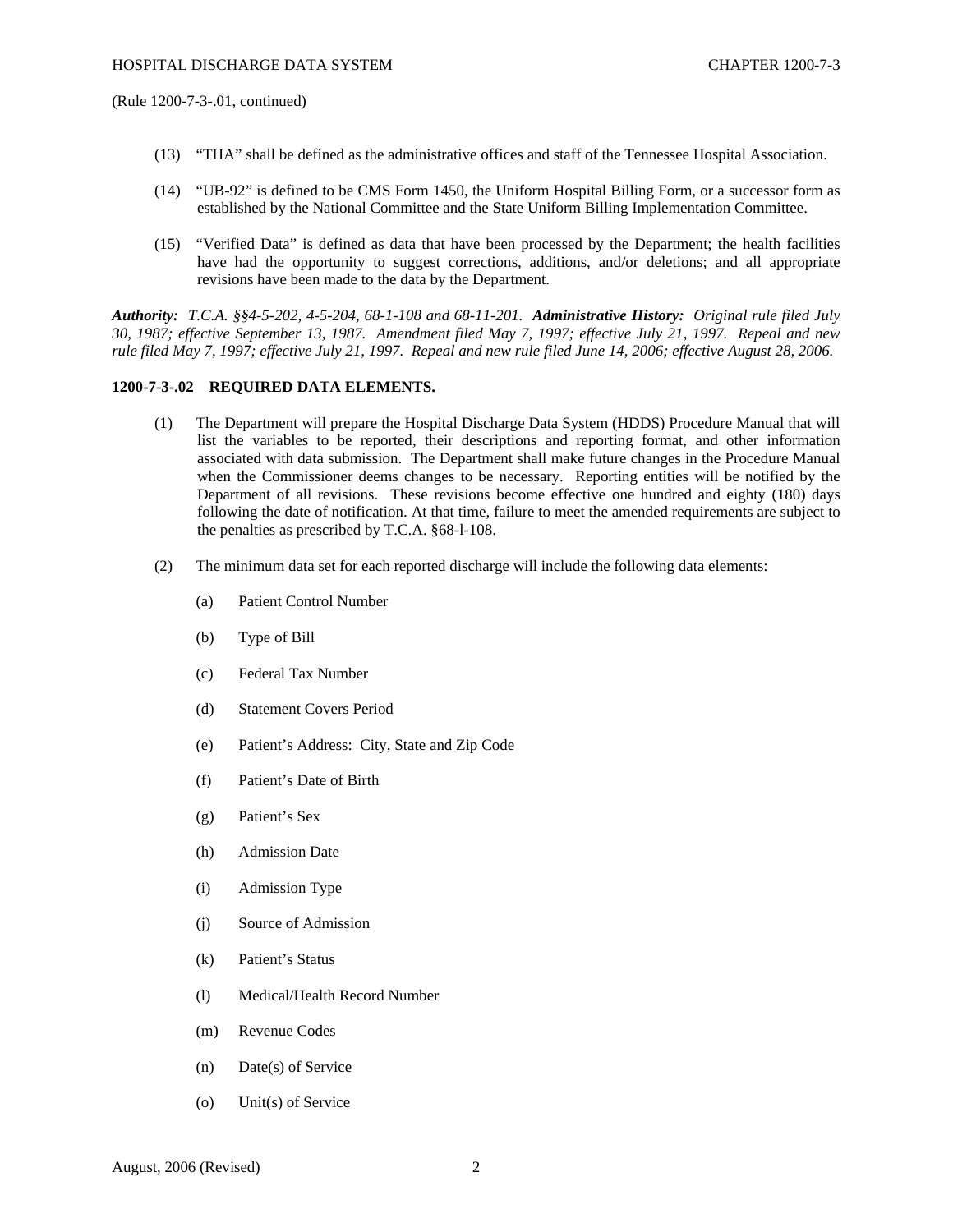(Rule 1200-7-3-.02, continued)

- (p) Charges Associated with Revenue Codes
- (q) Payer Identification
- (r) Provider Number
- (s) Patient's Relationship to Insured
- (t) Certificate Number/ID Number/SSN
- (u) Insurance Group Number
- (v) Employment Status Code
- (w) Insured's Employer Name
- (x) Insured's Employer Location: Zip Code
- (y) Principal Diagnosis Codes
- (z) Other Diagnosis Codes
- (aa) E Code
- (bb) Principal Procedure Code and Date
- (cc) Other Procedure Codes and Dates
- (dd) Attending Physician ID Number
- (ee) Other Physician ID Numbers
- (ff) Patient's Social Security Number
- (gg) Patient's Race/Ethnicity
- (3) All inpatient discharges are required to be reported.
- (4) All outpatient and emergency room discharges are required to be reported.
- (5) All data elements reported by the hospital should be the actual values used by the hospital. None should be encrypted or otherwise altered.
- (6) All hospitals which are required to report data by T.C.A. §68-1-108 shall designate one staff member to be responsible for reporting the claims data. The Department shall be notified by the hospital, on a form supplied by the Department, with the name, title, work address, and work telephone number of the designated staff member.
- (7) All hospitals which are required to report data by T.C.A. §68-1-108 shall notify Health Statistics and Information on a form supplied by HSI of the name, title, work address, and work telephone number of the designated staff member.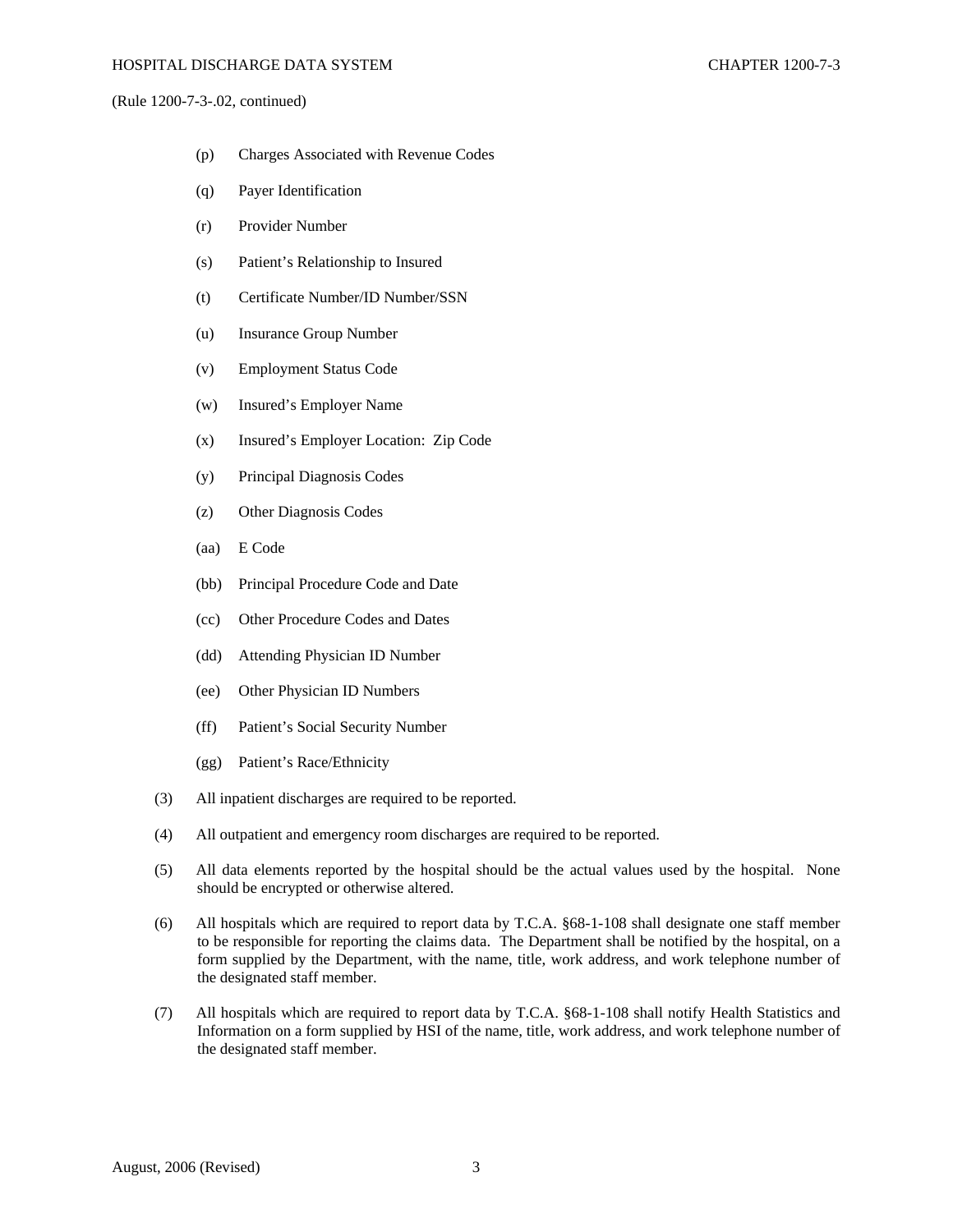### HOSPITAL DISCHARGE DATA SYSTEM CHAPTER 1200-7-3

(Rule 1200-7-3-.02, continued)

*Authority: T.C.A. §§4-5-202, 4-5-204, and 68-1-108. Administrative History: Original rule filed July 30, 1987; effective September 13, 1987. Amendment filed May 7, 1997; effective July 21, 1997. Amendment filed June 14, 2006; effective August 28, 2006.* 

# **1200-7-3-.03 SUBMISSION TIME LINE.**

(1) All required data must be received by the Department each quarter according to the following schedule:

| Ouarter | Time Span                      | <b>Submission Due Date</b> |
|---------|--------------------------------|----------------------------|
|         | January $1 - \text{March } 31$ | May 30                     |
|         | April $1 -$ June 30            | August 29                  |
|         | July $1 -$ September 30        | November 29                |
| 74      | October $1 -$ December 31      | March 1                    |

(2) All data submissions must be in the form of computer media (e.g., magnetic tape, diskettes).

*Authority: T.C.A. §§4-5-202, 4-5-204, and 68-1-108. Administrative History: Original rule filed July 30, 1987; effective September 13, 1987. Repeal and new rule filed May 7, 1997; effective July 21, 1997. Repeal and new rule filed June 14, 2006; effective August 28, 2006.* 

# **1200-7-3-.04 PENALTY ASSESSMENT.**

- (1) The Department of Health will assess a civil penalty of five cents (\$.05) per record per day for delinquent discharge reports.
- (2) The maximum civil penalty for a delinquent report is ten dollars (\$10) for each discharge record.
- (3) For hospitals not submitting any discharge reports by the submission deadline, the number of inpatient hospital discharge reports delinquent for a particular facility per quarter will be estimated by dividing the number of total inpatient discharges/or admissions reported in Schedule G of the most current, final Joint Annual Report of Hospitals (JAR-H) on file with the Department for that facility by four (4).

 The number of delinquent outpatient claims reports for a quarter will likewise be estimated using data from the facility's most recent, final Joint Annual Report. This estimate will be obtained by dividing by four (4) the sum of outpatient data from Schedule D for percutaneous lithotripsy procedures, adult and pediatric cardiac catheterizations, adult and pediatric percutaneous transluminal coronary angioplasties, outpatient surgery procedures from dedicated O. R.'s and from procedure rooms, eye, bone, bone marrow, connective, cardiovascular, stem cell, and other transplants, and from Schedule I, total emergency room visits. The sum of the inpatient estimate and the outpatient estimate will be used to calculate the penalty assessed. Any positive or negative adjustments to the final estimate, up to a maximum of ten (10) percent will be made once the actual claims reports are received by the Department.

- (4) Hospitals not submitting any discharge reports by the submission deadline will begin accruing penalties starting the day immediately following the submission deadline and ending the day when the actual discharge reports are received by the Department or the maximum penalty is reached (maximum=\$10/discharge record).
- (5) For all 2006 discharges, the allowable error rate will be no more than 3%. For all discharges in 2007 and subsequent years, the allowable error rate will be no more than 2%. Records that fall within the acceptable rate will not be subject to any penalties. Hospitals that exceed the acceptable error rate will be penalized based on total errors.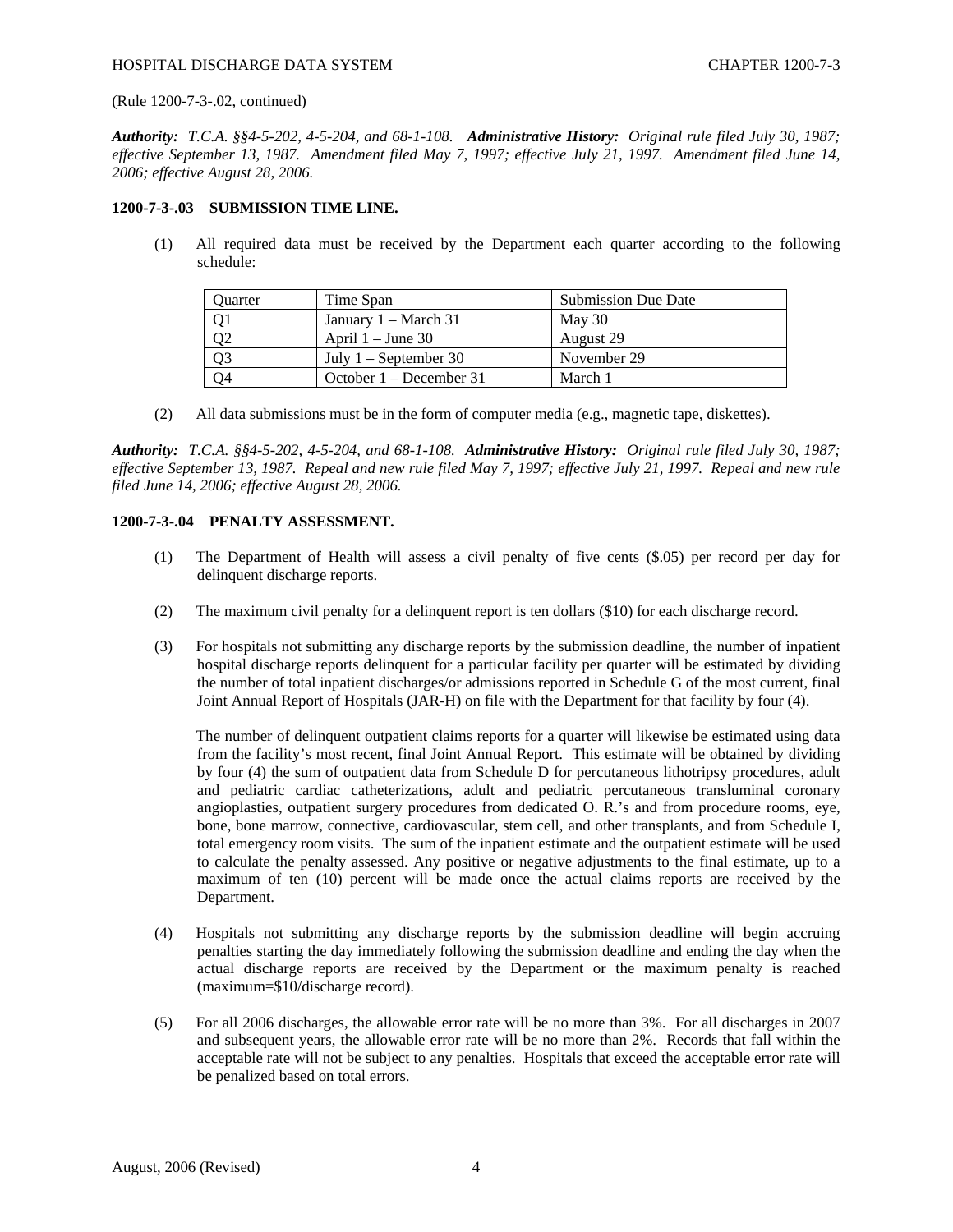### (Rule 1200-7-3-.04, continued)

- (6) Hospitals which do not submit corrected discharge records within the additional fifteen (15) days allocated for error correction will accrue delinquent penalties starting the sixteenth day after error notification and ending the day when the actual corrected discharge reports are received by the Department or the maximum penalty is reached (maximum=\$10/discharge record). The Commissioner has the authority to delay any penalty for not correcting any particular data element if the failure to correct is due to force majeure or other events of extraordinary circumstances clearly beyond the control of the hospital.
- (7) Upon receipt of the penalty assessment, the hospital has the right to an informal conference with the Commissioner. A written request for an informal conference must be received by the Commissioner within thirty (30) days of the assessment.
- (8) A notice of an approximate daily assessment of the civil penalty will be sent to the delinquent hospital(s). The assessment will estimate the approximate penalty per day based on the estimated number of discharge reports. The assessment will state that penalties will accrue until the delinquent discharge reports are received or the maximum penalty is reached. Delinquent penalties will be collected starting thirty (30) days from the date of notice and continuing every thirty days until the maximum penalty is reached or the discharge reports are received.
- (9) Penalties continue to accumulate for hospitals requesting an informal conference with the Commissioner.
- (10) The Commissioner can grant a waiver from penalties to a hospital in cases of force majeure or other events of extraordinary circumstances clearly beyond the control of the hospital. The hospital must make a written request for the waiver and the informal conference within the first thirty (30) days following notification of the assessment. The proceedings before the Commissioner involving penalty waivers are not subject to the Uniform Administrative Procedures Act.
- (11) After the conference with the Commissioner or the time frame for requesting a conference has expired, the Commissioner can collect the penalties unless the hospital appeals the Commissioner's decision. Penalties may be off set by funds owed to the hospital by the Department of Health and/or the Department of Finance and Administration. However, if the hospital wishes to appeal the decision of the Commissioner, a request in writing for a hearing before an Administrative Law Judge must be sent to the Commissioner within ten (10) business days of the Commissioner's written determination. Issues involving collection of penalties directly from hospitals resolved by an Administrative Law Judge will be in accordance with the Uniform Administrative Procedures Act.
- (12) At the date of collection, penalties for the hospitals that have not submitted any discharge data will be collected based on the estimated number of discharges per day delinquent from the submission deadline to the collection date. Penalties for hospitals that have submitted data will be collected based on the actual number of discharge records that are incomplete or inaccurate for the particular quarter and the actual days delinquent.

*Authority: T.C.A. §§4-5-202, 4-5-204, and 68-1-108. Administrative History: Original rule filed July 30, 1987; effective September 13, 1987. Repeal and new rule filed May 7, 1997; effective July 21, 1997. Amendment filed June 14, 2006; effective August 28, 2006.* 

# **1200-7-3-.05 PROCESSING AND VERIFICATION.**

(1) If errors, inconsistencies, or incomplete elements are identified by the Department the errors will be reported to the hospital in writing. Upon receiving written notification of errors, the hospital facility shall investigate the problem and shall supply correct information within fifteen (15) days from notification.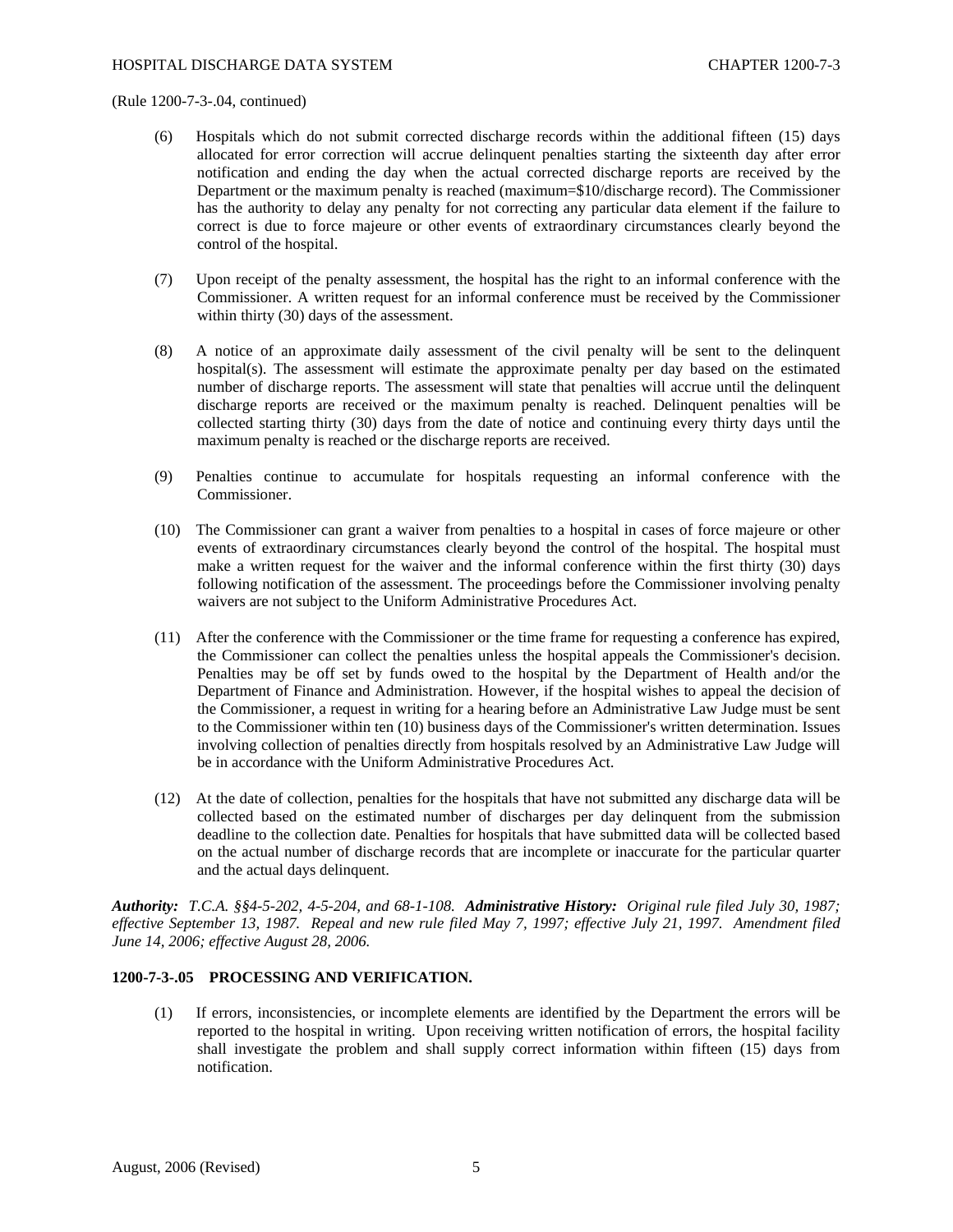(Rule 1200-7-3-.05, continued)

- (2) Discharge data reported in an incorrect format or with elements inconsistent with T.C.A. 68-1-108 will be considered in error and returned to the reporting entity.
- (3) Discharge data considered in error is subject to the penalties as prescribed in T.C.A. 68-1-108, unless the errors are corrected within fifteen (15) days after the hospital receives notification of existing errors.
- (4) After the quarterly data have been computerized, edited, updated, and determined to be the final corrected set by the Department, each hospital shall be given a ten (10) day opportunity to review the quarterly data set relating to their hospital, if they so desire. Upon the expiration of that ten day period, absent receipt of corrections and/or revisions from the hospitals, the quarterly data is considered verified. If corrections and/or revisions are received, the quarterly data is considered verified once the corrections and/or revisions have been made by the Department.
- (5) The same procedure as stated in paragraph (4) above shall be used for verification of the final data set at the close of the data year.

*Authority: T.C.A. §§4-5-202, 4-5-204, and 68-1-108. Administrative History: Original rule filed July 30, 1987; effective September 13, 1987. Repeal and new rule filed May 7, 1997; effective July 21, 1997. Amendment filed June 14, 2006; effective August 28, 2006.* 

# **1200-7-3-.06 DATA AVAILABILITY.**

- (1) Within thirty (30) days after all hospitals' claims data has been accumulated into the Department's master database, and has been processed and verified, the Department will send THA a copy of the entire database.
- (2) The Commissioner has the authority to delay release of any particular data element(s) if it is determined that the quality or completeness of the information is not acceptable.
- (3) The Department may create reports for public release using any available processed and verified aggregate data. It may also provide custom reports, as requested by the public, using any available processed and verified aggregate data. Facility specific aggregate data reports will not be released to the public until the final data set for the calendar year has been processed and verified.
- (4) A contractual agent of the Department or of the THA may receive reports of any record necessary, together with any needed patient identifiers, to carry out their contractual duties. This includes any organization contracted with to provide editing, quality control, database management services, or research for the Department or the THA. Any such contractual agent must agree in writing to establish and maintain appropriate controls to protect the confidentiality of the data and must agree to return or destroy any data or records at the termination of the contract.
- (5) Record level data files will be made available for public release and purchase under the following conditions. The fee for a quarter of inpatient data will be \$300. The fee for a quarter of outpatient data will be \$300. The fee for a subset of a quarter of data, inpatient or outpatient, will be \$300. The Department maintains a proprietary interest in all record level data files it sells or distributes and such files are made available solely for use by the purchaser and may not be given or sold to another entity. No record level data files will be made available for public release and purchase until eighteen months following the close of the data year.

*Authority: T.C.A. §§4-5-202, 4-5-204, and 68-1-108. Administrative History: Original rule filed July 30, 1987; effective September 13, 1987. Repeal and new rule filed May 7, 1997; effective July 21, 1997. Repeal and new rule filed June 14, 2006; effective August 28, 2006.*